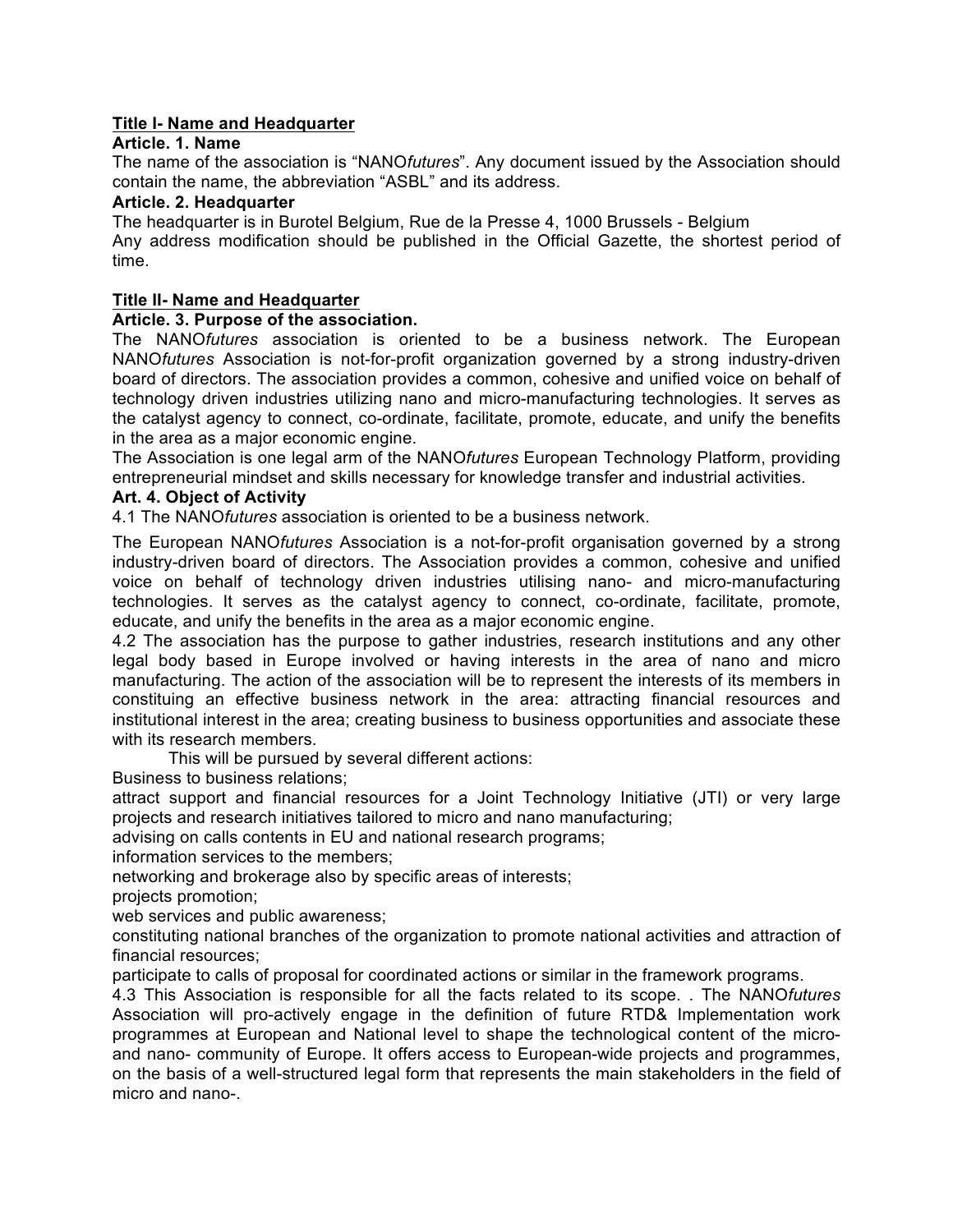# **Title III. Memberships**

# **Article. 5 Membership**

5.1 Association members can be legal entities with full contractual capacity. Membership is awarded on joining the association.

Declaration of membership must be presented in writing to the Board.

The board approves acceptance by simple majority. Joining becomes effective on presentation of a written acceptance declaration. There is no right to membership. The member designate a person to represent him in the association bodies.

5.2 There are five types of members (in the following referred to as: members):

- **1. Founder Members**
- **2. Sponsoring Member (in the following referred to as: SMember). Limited to industries: Has rights to vote (and become member) up to three members in the board.**
- **3. Full Member (in the following referred to as: FMember): Limited to Industries. has right to vote (and become member) up top four members in the board..**
- **4. Member (in the following referred to as: Member): Any legal entity except industries, they have right to vote at the General Assembly.**
- 5. **Associate Member (in the following referred to as: AMember)**: any legal entity except industries, they have no right to vote at the General Assembly.

According to the Law, the Founders, Sponsoring, Full and Members are understood as "effective" members, since associate member is understood to be "adherent" member.

The representative of each effective member will have one vote in the General Assembly. Voting rights may be exerted with effect from the first full month upon admission as NANO*futures* member

An adherent member is fully entitled to participate in the work of the Sections Committees and obtain all relevant papers.

Representatives of the adherent members shall have the right to take part in the discussions at the General Assembly but not at the votes.

# **Art..6. Termination of membership**

Art. 6.1

(1) All members are entitled to leave the association. Withdrawal can only occur at the end of a calendar year and requires a 3-month notice.

(2) Membership may also be terminated if mutually agreed by both the board and the leaving member. In this case, membership shall be terminated at the time indicated in the certificate.

(3) Membership shall be terminated if the member loses its legal identity (liquidation, merging).

Art. 6.2 Expulsion/cancellation of membership

(1) The board may propose to expel a member with immediate effect by way of a resolution of General Assembly. The resolution requires a 2/3 majority of the present members with voting rights..

(2) Members will also be withdrawn on cancellation of membership.

Membership can be cancelled under the following conditions:

(2.1) The member has not paid its annual membership fees within April each year;

(2.2) The board has sent a reminder of the outstanding fee by registered post to the members' last known address. The reminder contains a reference to potential expulsion;

(2.3) The member fails to pay the outstanding fees within three months of the reminder being issued.

Membership is cancelled by way of a General Assembly resolution upon proposal of The Board and notified to the affected member in writing.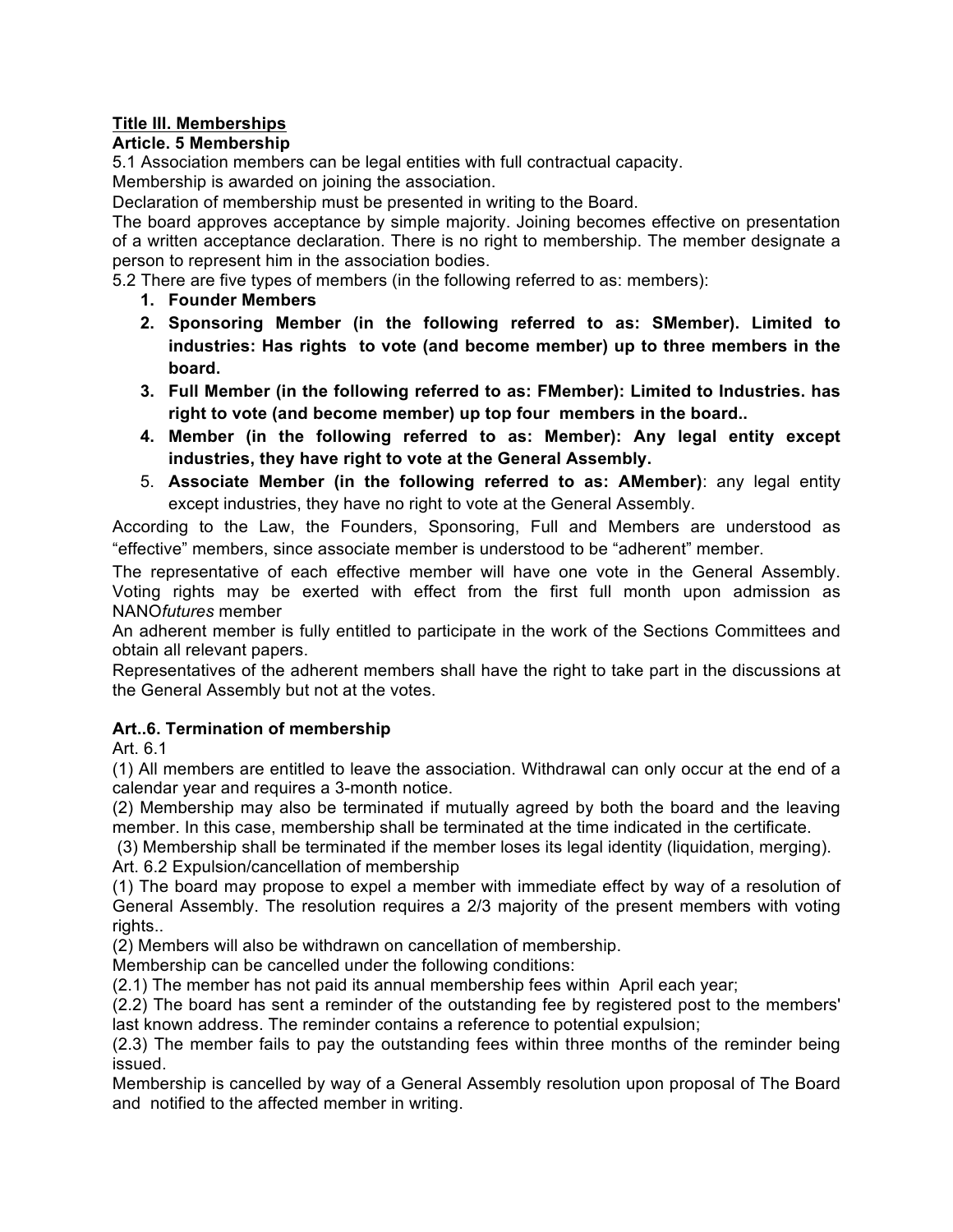# **Title IV. Fees**

## **Article. 7 Membership fees**

(1) The association levies a membership fee. The fee must be paid annually in advance (due 1st of January of the respective calendar year) and must be paid in full for the year of joining (due on joining).

(2) The level of membership fee is determined by the board for the four members levels. It is provisionally determined as: Sponsoring Member 15000 €, Full Member 1500 €, Member 1000 €, Associate member 500 €. Founding Members pays membership at least as Full Member-.

## **Title V. Bodies of the association**

# **Article. 8 Bodies of the association**

The bodies of the association are:

- a. The founders council
- b. The General Assembly
- c. The Board of Directors

The Founders council is composed of 6 members: ASM Assembly Products B.V., IPA, MBN Nanomaterialia spa, MicroTEC, Obducat, Umicore.

## **Art. 9. Founders Council**

The founders Council has the exclusive rights:

a) To propose changes of the object of the activity to the General Assembly

## **Art. 10. General Assembly**

The General Assembly is constituted by all the effective members. The general assembly has the following rights and the rights expressly given by law:

- 1) the election of one (three in case of Board of 10 members) member of the board or the election of the Board voting on the list presented by the President
- 2) modifying the Statute and by laws
- 3) approving annual resume of accounts and foreseen budget plan for the next year
- 4) voluntary dissolution of association
- 5) transform the association in a for-profit company
- 6) expulsion/cancellation of membership

The General Assembly is convened usually in the first quarter of a calendar year, by the board or following the request of at least one fifth of the effective members, with a two-week period of notice. Notice of the meeting must indicate the object of the resolution (agenda). The period begins with the day on which the invitation is sent to the member's last known address.

The Assembly is valid being present at least 2/3 of the members (eventually represented by a Proxy) having voting rights. In case the 2/3 of members is not reached the Board may call a second assembly, with the same agenda and not earlier than 15 days, which is valid being present any number of members (eventually represented by a Proxy) having voting rights.

In second Call the Assembly cannot decide on points 2-4-5.

The general assembly votes with a simple majority of members present except for points 2-4-5 above for which a majority of at least 4/5 of members present is required.

### **Art. 11. Board**

The Board is composed by minimum 5 members , and can be expanded to 10 members on decision of the General Assembly.

The President is nominated from the Board with simple majority among the members of the board immediately after its election.

The Board and President remains in charge for three years, but can be revocated by the General Assembly in any moment.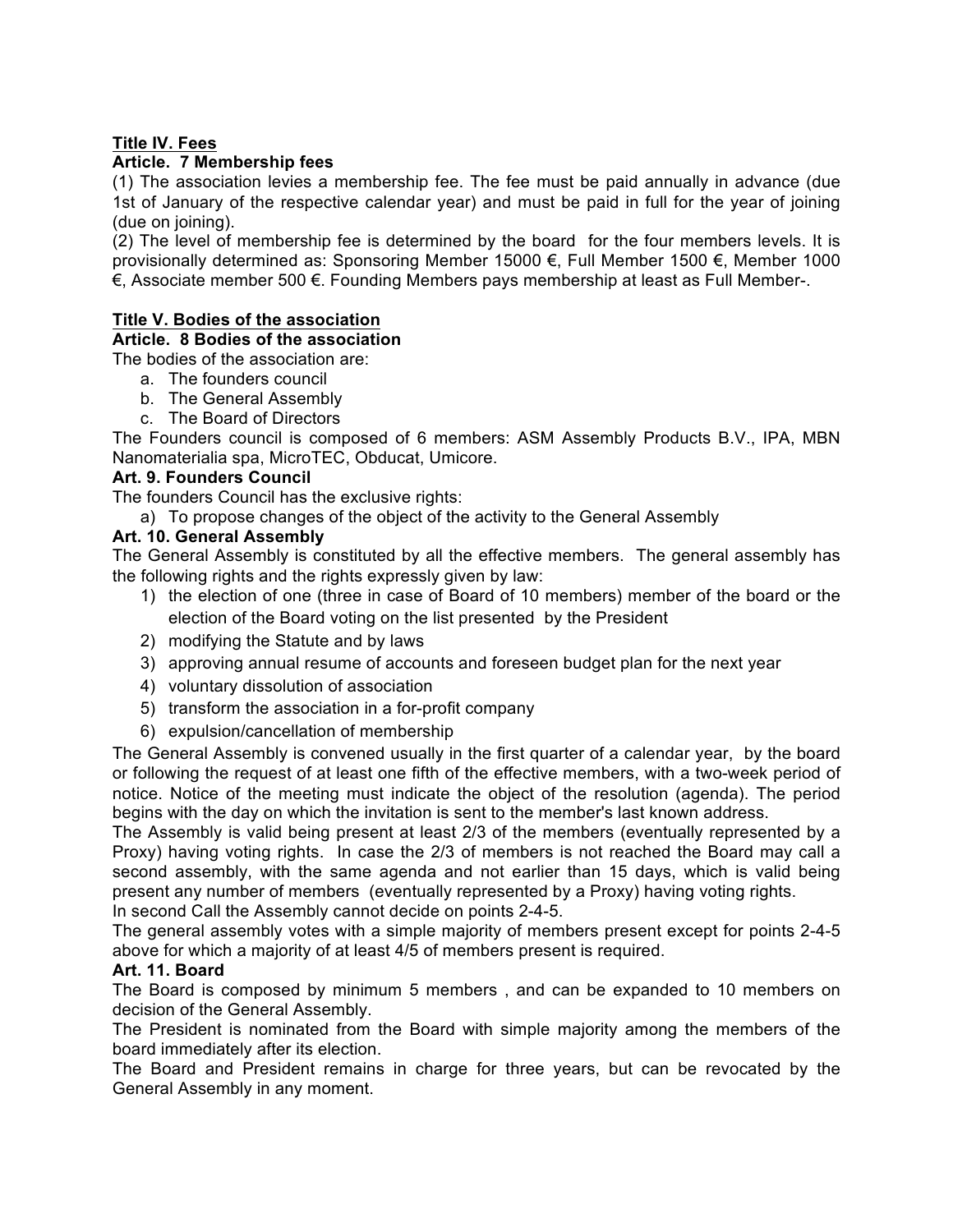Board components are nominated as follows: two (three in case of Board of 10 members) from the SMembers among SMembers, two (four in case of Board of 10 members) from FMembers among FMembers, one (three in case of Board of 10 members) from the General Assembly. In case there are not enough SMembers, the related remaining components are nominated by FMembers among FMembers.

Meetings of the SMembers and FMembers to elect Board components are convened by the President and follow the same rules as the general assembly as concerns validity, prior notice, voting.

The President in charge can present a list of Board members (with the same composition in terms of type of members) to be approved, in such a case the meetings above are not held

Meetings of the Board are convened by the President with an Agenda at least with two weeks prior advice. The meetings can be held via tele/phone/web conferences while emails in such a case are the sole proof of vote of single members.

The Board may constitute up to three invited components, having no voting rights, among important persons representing external entities like EU Commission representatives, European Technology Platforms representatives, others.

The President has the Legal representativity of the Association.

The Board has the general Administration of the Association and has all the powers which are not explicitly reserved to the General Assembly or the Founders Council, including:

- o Preparing annual accounts for the General Assembly
- o Assuming obligations on behalf of Association
- o Stipulating Contracts with third parties or employees
- o Opening and closing bank accounts, access to bank credits and loans
- o Establishing subsidiaries
- o Appointing one or more Executive Directors

The Board nominate executive directors (one or more) which receive specific and limited mandates. This or these refers directly to the President on their mandate and for this will keep complete transparency of all economical transactions, duties and obligations done on behalf of the Association. In particular, the details of the accounts open on the name of association will be made readable to the President and Board members having interest.

### **Art. 12. Voting**

The board decisions are taken by the majority of votes of the members of the Board. In case of parity the President vote is counted as double.

### **Art. 13. Responsibility**

The President, the board components, the executive directors and the persons in charge with the daily management as well as the persons who can represent the association have no personal responsabilities in fulfilling the representation of the Association, executing their mandate. Their mandate is not remunerated except the one of the executive director.

# **Art. 14. Sections**

The Board may constitute Sections of the Association which could be either thematic (i.e. on one topic, for example nanomaterials) or territorial (for example German Section). In case of constitution the Board will approve proper roles for the financial and technical management of such Sections**.**

### **Article. 15 Recording of members' resolutions**

The resolutions passed in the board or in the General Assembly or in the meetings of SMembers and FMembers for Board election are recorded in a written document. The document must be signed by the President and made available to the members via email. **Art.16 - Litigation**